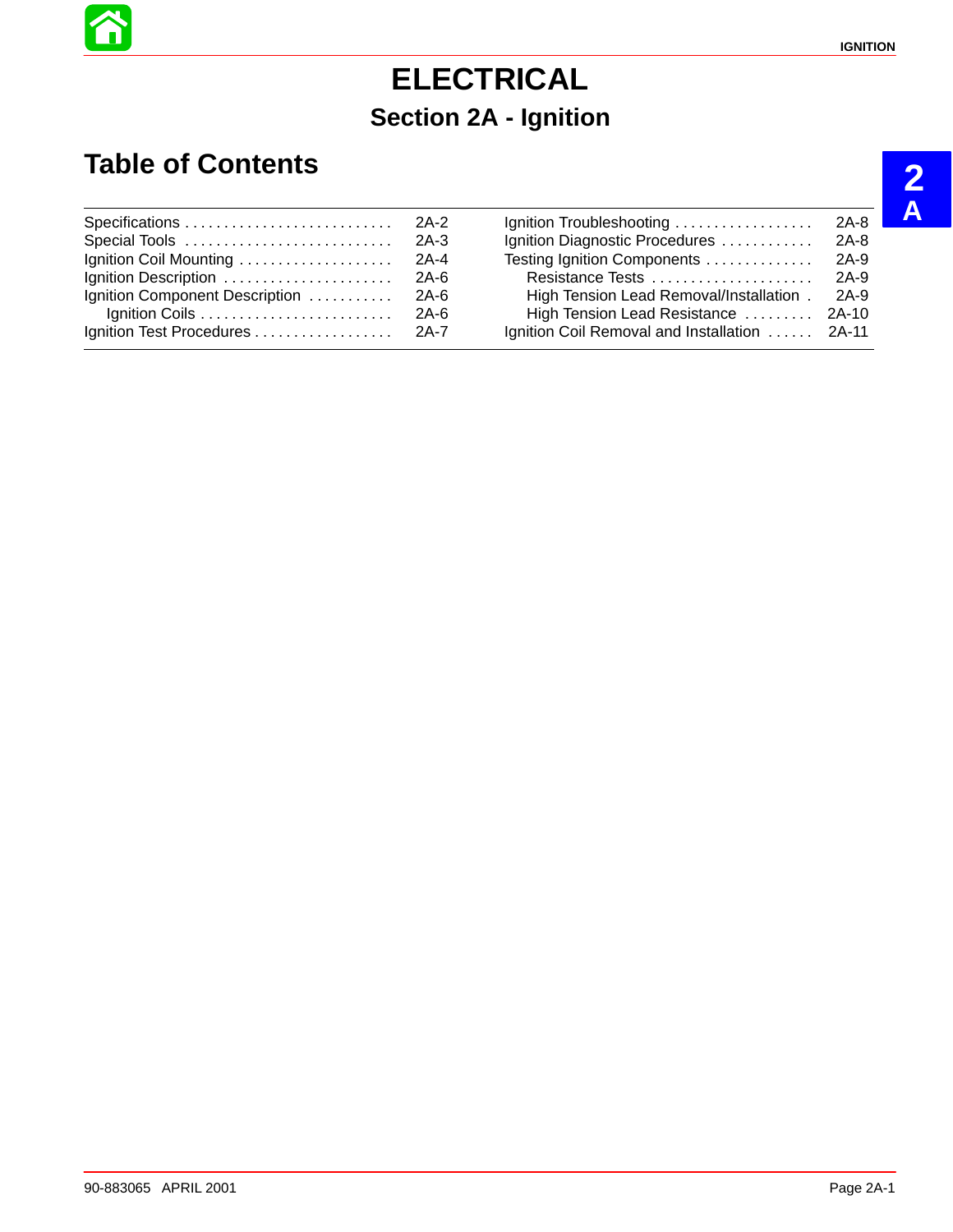# **Specifications**



|                                  | <b>Type</b>                               | Capacitor Discharge Ignition                  |
|----------------------------------|-------------------------------------------|-----------------------------------------------|
|                                  | <b>Spark Plug:</b>                        |                                               |
|                                  | <b>Type</b>                               | <b>Champion RA8HC</b>                         |
|                                  | Gap                                       | 0.040 in. (1.0 mm)                            |
|                                  | <b>Hex Size</b>                           | 5/8 in. (16 mm)                               |
|                                  | <b>Torque</b>                             | 150 lb-in. (17 Nm)                            |
|                                  | <b>Hole Size</b>                          | $12 \, \text{mm}$                             |
|                                  | <b>Firing Order</b>                       | $1 - 3 - 4 - 2$                               |
|                                  | <b>Ignition Timing:</b>                   |                                               |
|                                  | @Idle                                     | Controlled by ECM                             |
|                                  | @1500-1800                                | $14^\circ$ B.T.D.C                            |
|                                  | @ WOT (6000 rpm)                          | 28° B.T.D.C                                   |
|                                  | <b>Stator Resistance</b>                  | $0.20 - 0.30 \Omega$ (YEL-YEL)                |
|                                  | <b>Crank Position Sensor (CPS)</b>        |                                               |
|                                  | <b>Resistance</b>                         | 300 - 350 $\Omega$ (RED - WHT)                |
|                                  | <b>Ignition Coil Resistance:</b>          |                                               |
|                                  | <b>Internal Shielding</b>                 | $0 - 10.0 K\Omega$ (Pin A - Mounting Bracket) |
| <b>IGNITION</b>                  | <b>Electronic Spark Trigger (EST)</b>     | $8.5 - 12K\Omega$ (Pin B - Pin C)             |
|                                  | <b>Secondary</b>                          | 3.0 - 7.0 k $\Omega$ (Pin A - Coil Tower)     |
|                                  | <b>High Tension Lead/Boot</b>             |                                               |
| <b>SYSTEM</b>                    | <b>Resistance</b>                         | $0.600 - 1.100$ K $\Omega$                    |
| Readings taken @<br>68°F (20°C). | <b>ECM Engine Speed Limiter</b>           |                                               |
|                                  | <b>Fuel/Spark Cut-out on Cylinders</b>    |                                               |
|                                  | #2 and #3                                 | 6225 rpm                                      |
|                                  | <b>Fuel/Spark Cut-out on All</b>          |                                               |
|                                  | <b>Cylinders</b>                          | 6350 rpm                                      |
|                                  | <b>ECM Overheat Speed Control</b>         | Guardian System is activated. Power           |
|                                  |                                           | limit will vary with level of overheat.       |
|                                  | <b>ECM Low Oil Pressure Speed Control</b> |                                               |
|                                  |                                           | Guardian System is activated. Engine          |
|                                  |                                           | power is limited to 10% of maximum            |
|                                  |                                           | (Approximately 2000 RPM)                      |
|                                  | <b>MAT/ECT Temperature Sensor</b>         | See Graph Section 3B - EFI                    |
|                                  | <b>Manifold Absolute Pressure (MAP)</b>   |                                               |
|                                  | <b>Sensor Resistance</b>                  | See Table Section 3B - EFI                    |
|                                  | <b>Fuel Injector Resistance</b>           | $10.0 - 13.5\Omega$                           |
|                                  | <b>Main Power Relay</b>                   | 81-99 $\Omega$ (Pin 85 - Pin 86)              |
|                                  | <b>Idle Air Control (IAC)</b>             | 24-30 $\Omega$ (Between Pins)                 |
|                                  | <b>Throttle Position Sensor Typical</b>   |                                               |
|                                  | Range                                     |                                               |
|                                  | <b>Output Voltage @Idle</b>               | 0.39-1.00 Volts                               |
|                                  | Output Voltage @WOT (6000)                | 3.66-4.80 Volts                               |

**IMPORTANT: Use resistive spark plugs only.**

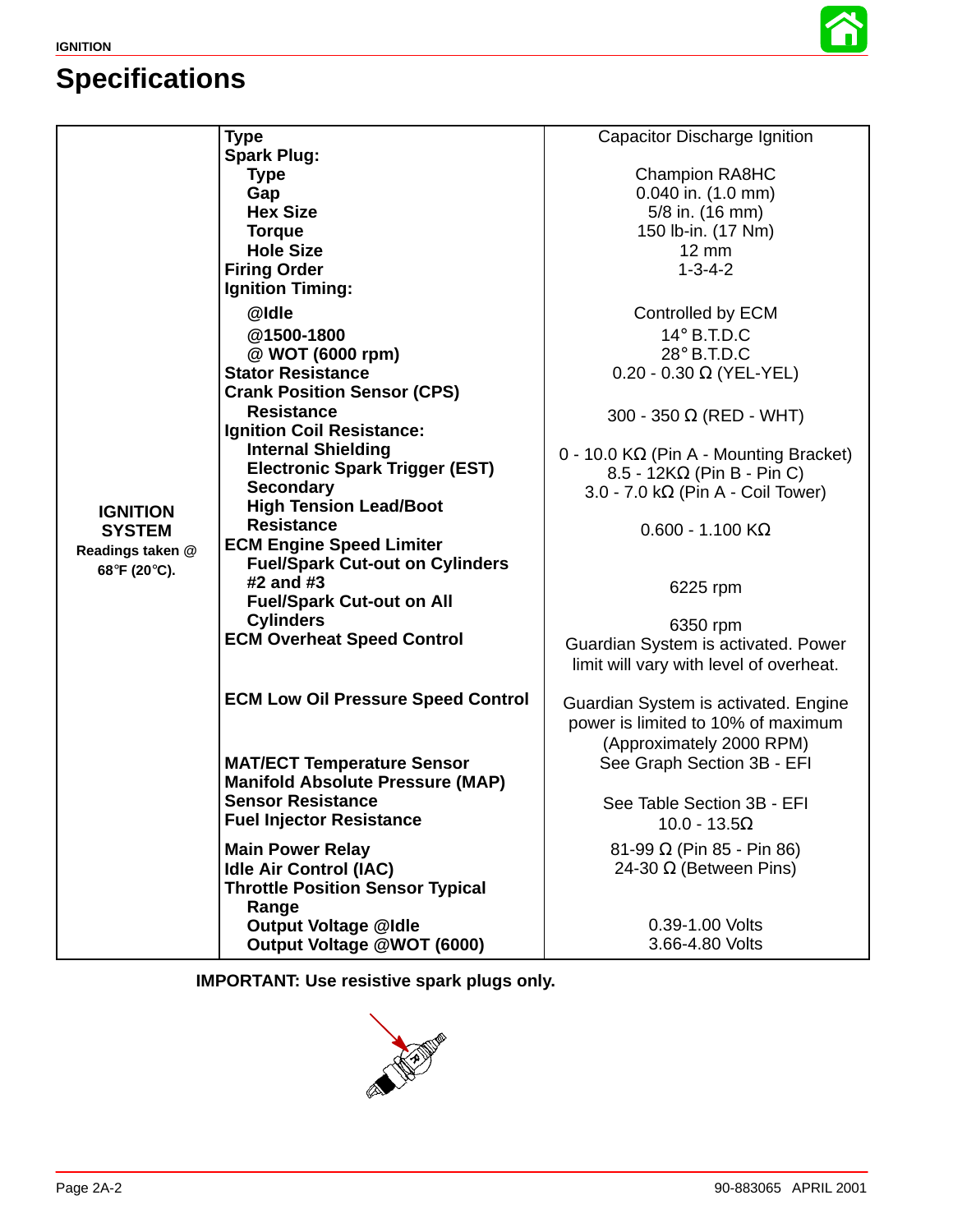

1. DMT 2000 Digital Tachometer Multi-meter P/N 91-854009A1

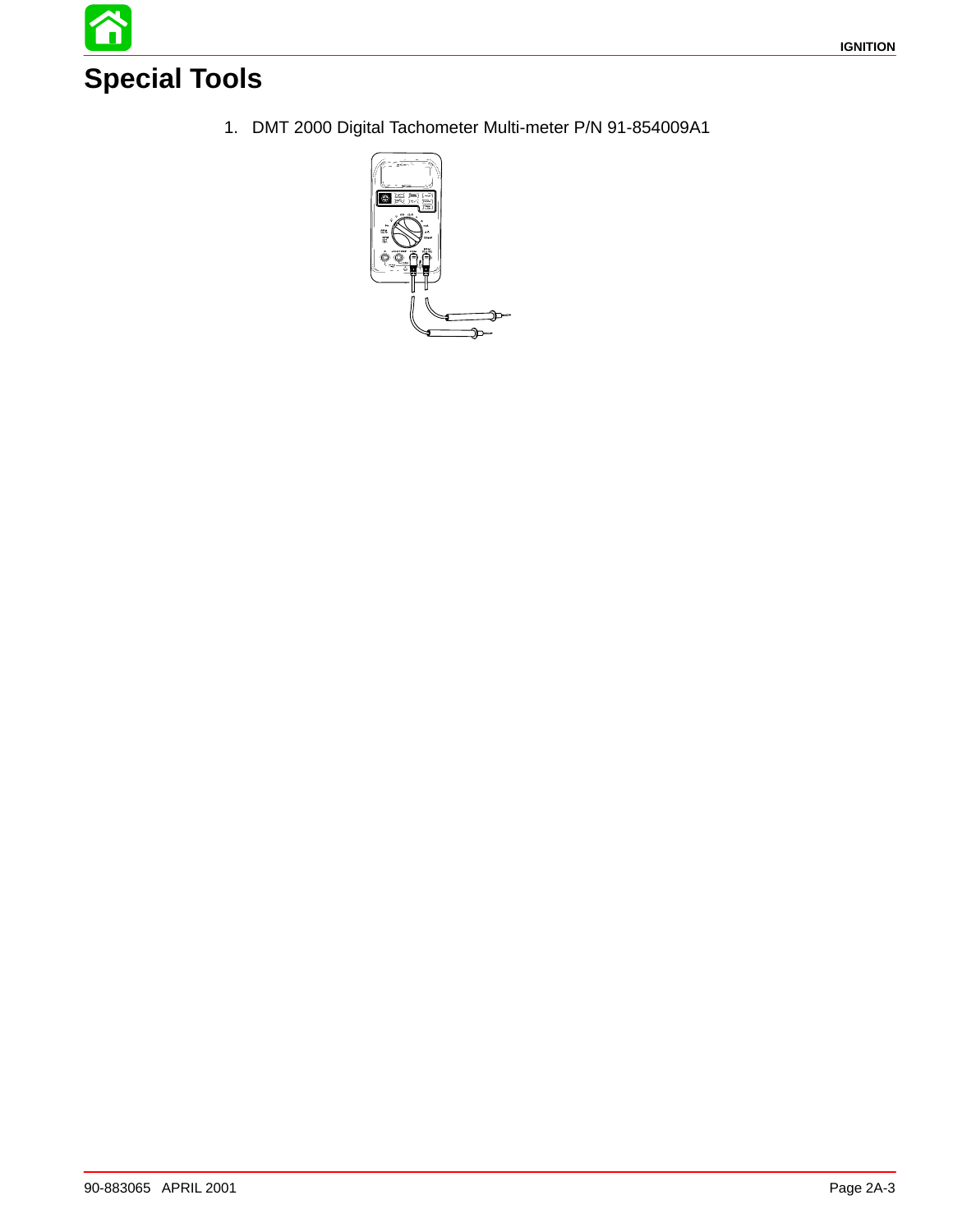

# <span id="page-3-0"></span>**IGNITION COIL MOUNTING**

Liquid Neoprene (92-25711--3)

D Loctite 242 (92-809821)

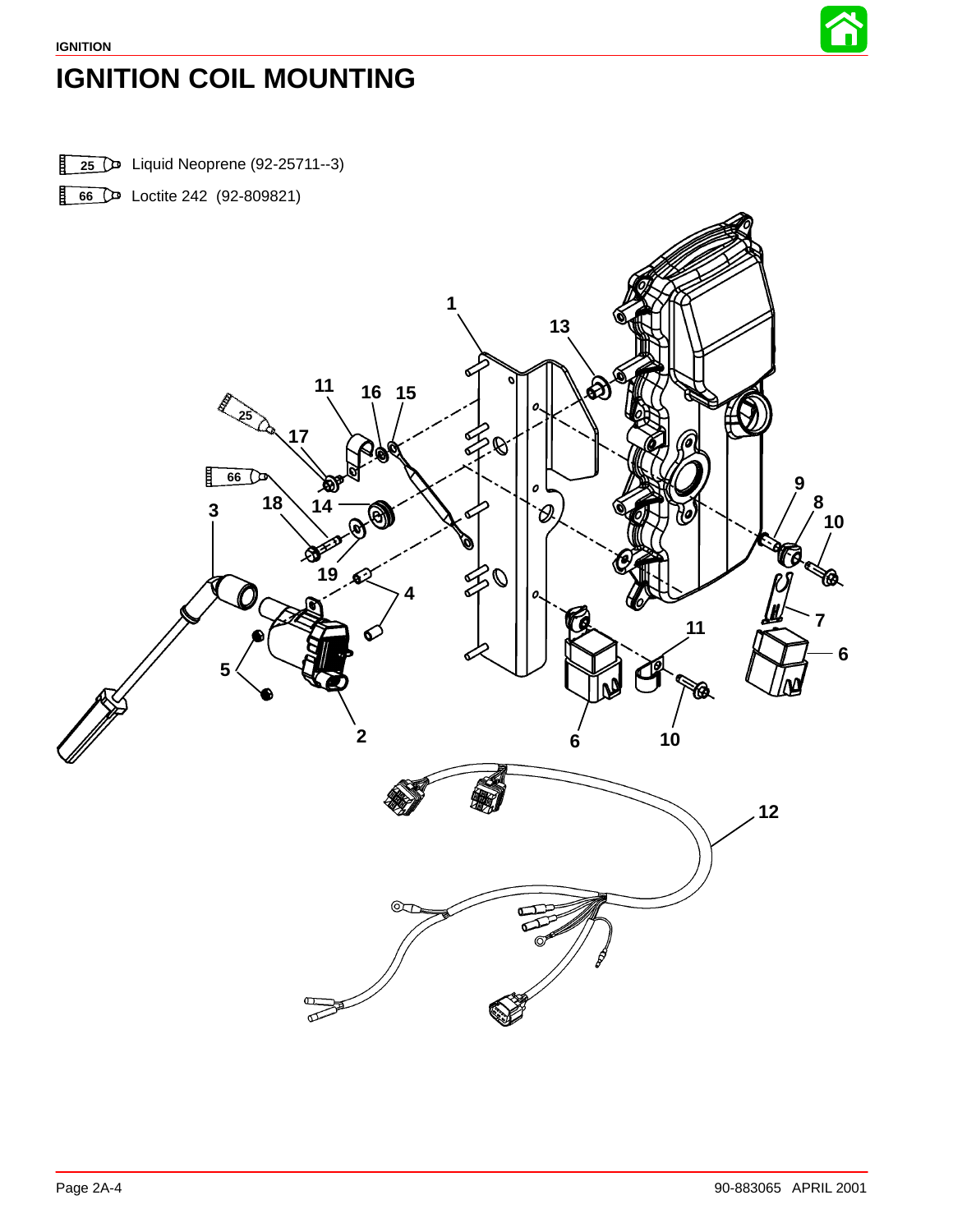

## **IGNITION COIL MOUNTING**

| REF.           |                |                           |       | <b>TORQUE</b> |     |
|----------------|----------------|---------------------------|-------|---------------|-----|
| NO.            | QTY.           | <b>DESCRIPTION</b>        | lb-in | Ib-ft         | Nm. |
| 1              | 1              | <b>COIL PLATE</b>         |       |               |     |
| $\overline{2}$ | 4              | <b>IGNITION COIL</b>      |       |               |     |
| 3              | $\overline{4}$ | <b>HIGH TENSION CABLE</b> |       |               |     |
| 4              | $\overline{7}$ | <b>SPACER</b>             |       |               |     |
| 5              | $\overline{7}$ | <b>NUT</b>                | 30    |               | 3.4 |
| 6              | 3              | <b>TRIM RELAY</b>         |       |               |     |
| $\overline{7}$ | 3              | <b>BRACKET</b>            |       |               |     |
| 8              | 3              | <b>GROMMET</b>            |       |               |     |
| 9              | $\overline{3}$ | <b>BUSHING</b>            |       |               |     |
| 10             | 3              | <b>SCREW (M6 X 25)</b>    | 60    |               | 6.8 |
| 11             | $\overline{2}$ | <b>J CLIP</b>             |       |               |     |
| 12             | 1              | <b>TRIM HARNESS</b>       |       |               |     |
| 13             | 3              | <b>BUSHING</b>            |       |               |     |
| 14             | 3              | <b>GROMMET</b>            |       |               |     |
| 15             | 1              | <b>CABLE</b>              |       |               |     |
| 16             | $\mathbf{1}$   | <b>WASHER</b>             |       |               |     |
| 17             | 1              | SCREW (M6 X 10)           | 45    |               | 5.1 |
| 18             | 3              | SCREW (M6 X 30)           | 75    |               | 8.5 |
| 19             | 3              | <b>WASHER</b>             |       |               |     |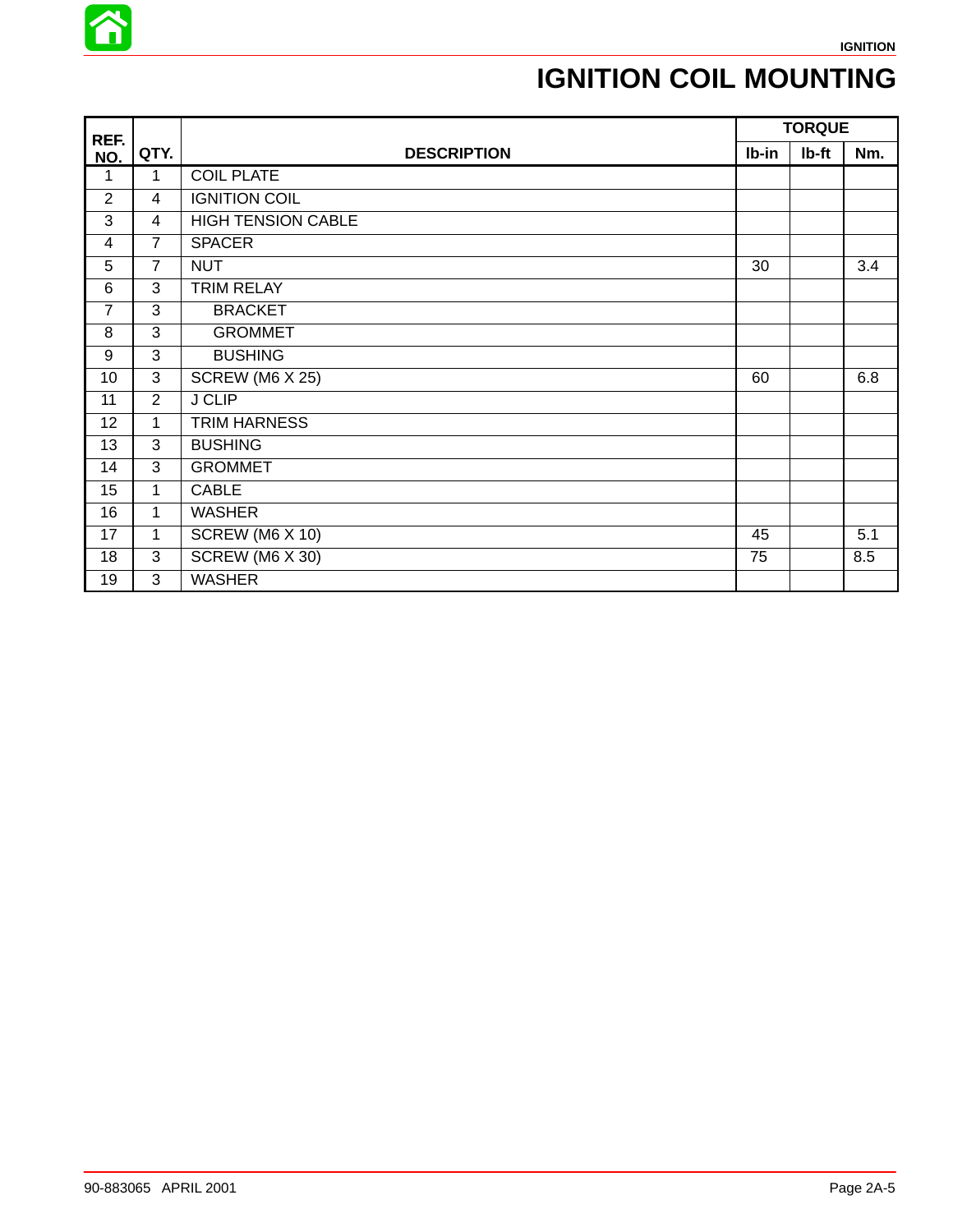

### **Ignition Description**

When the ignition key switch is turned to the "RUN" position battery voltage is applied to both the Electronic Control Module (ECM) through the purple wire, and the main power relay through the red/purple wire. As the ECM receives the "RUN" signal it internally completes the ground circuit of the main relay for a period of two seconds, energizing the ignition/injection systems for start-up. As the engine is cranked with the starter motor, the ECM receives the run signal from the Crank Position Sensor (CPS) and completes the ground circuit to the main relay for engine operation.

With the main relay closed (completed circuit) D.C. current from the battery/charging system is transferred through the 20 ampere main relay fuse to the positive terminal of all ignition coil primary windings. The negative terminals of the ignition coil primaries are connected to the engine ground through the coils internal driver, which is triggered by the ECM. With the coil drivers closed, an electric magnetic field is allowed to build up within the ignition coil.

As the flywheel rotates, the CPS senses the location of the 54 teeth on the flywheel and supplies the trigger signal information to the ECM. The ECM utilizes the CPS information and determines when to remove the trigger signal from the coil driver of each ignition coil. The coil driver then opens the coil primary ground circuit which allows it's magnetic field to rapidly collapse across the coil secondary winding which induces a high voltage charge (50,000 volts) that fires the spark plug.

### **Ignition Component Description**

### **Ignition Coils (EST)**



The negative terminals of the ignition coil primaries are connected to the engine ground through the coils internal driver, which is triggered by the ECM. With the coil drivers closed, an electric magnetic field is allowed to build up within the ignition coil.

As the flywheel rotates, the CPS senses the location of the 54 teeth on the flywheel and supplies the trigger signal information to the ECM. The ECM utilizes the CPS information and determines when to remove the trigger signal from the coil driver of each ignition coil. The coil driver then opens the coil primary ground circuit which allows it's magnetic field to rapidly collapse across the coil secondary winding which induces a high voltage charge (50,000 volts) that fires the spark plug.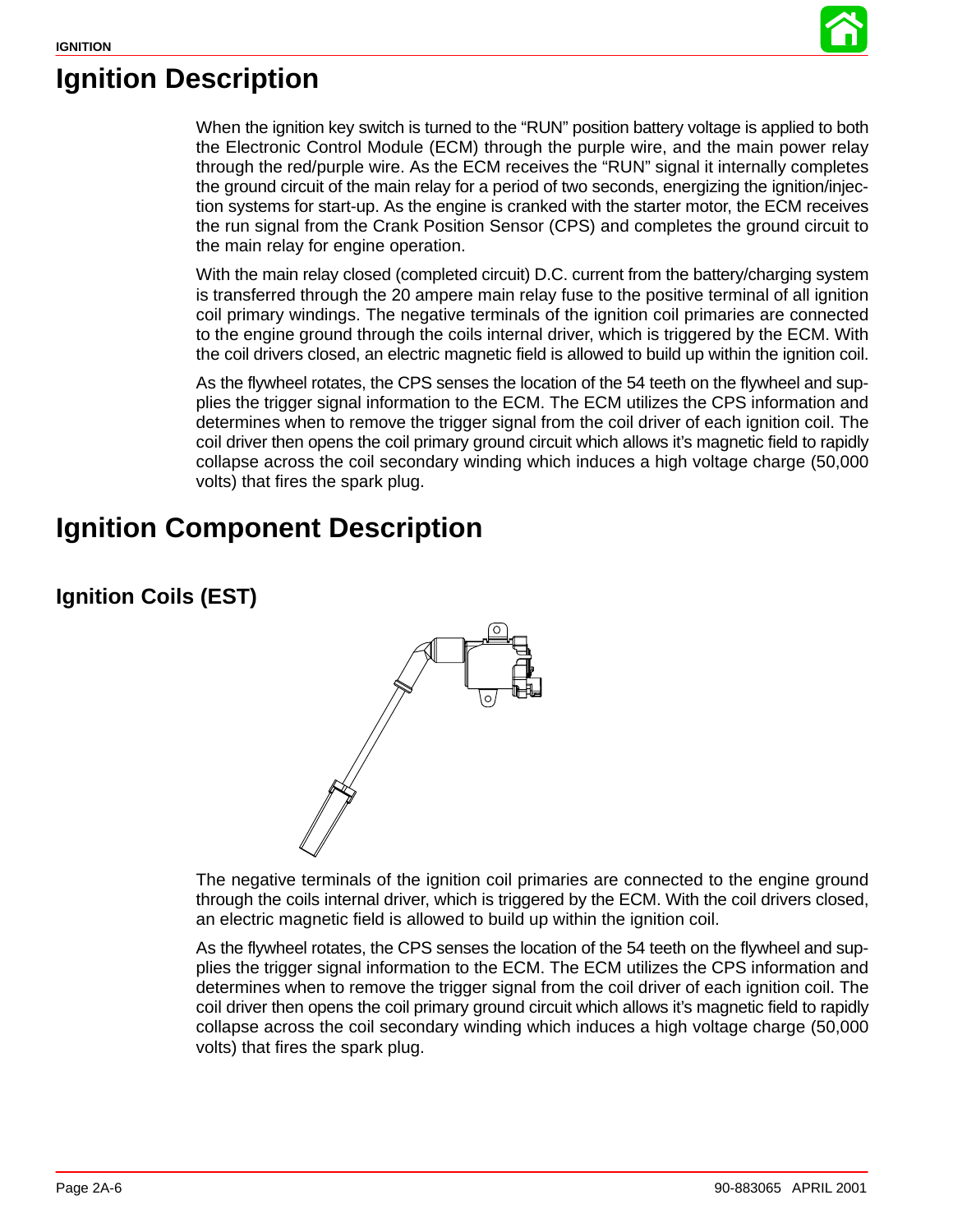### **Ignition Test Procedures**

### **WARNING**

**DANGER – HIGH VOLTAGE/SHOCK HAZARD! Do not touch ignition components and/or metal test probes while engine is running and/or being "cranked". STAY CLEAR OF SPARK PLUG LEADS. To assure personal safety, each individual spark plug lead should be grounded to engine.**

### **WARNING**

**When testing or servicing the ignition system, high voltage is present. DO NOT TOUCH OR DISCONNECT any ignition parts while engine is running, while key switch is on or while battery cables are connected.**

### **A CAUTION**

**Failure to comply with the following items may result in damage to the ignition system.**

- 1. DO NOT reverse battery cable connections. The battery negative cable is (–) ground.
- 2. DO NOT "spark" battery terminals with battery cable connections to check polarity.
- 3. DO NOT disconnect battery cables while engine is running.
- 4. DO NOT crank engine with Ignition Coils/Coil Mounting Plate not grounded.

#### **CAUTION**

**To protect against meter and/or component damage, observe the following precautions:**

**IMPORTANT: The metal housing of the ECM is isolation mounted and MUST NOT be externally grounded. Should the housing become externally grounded, the engine will not run until the ground is removed and battery cables are momentarily disconnected from the battery to re-set the ECM.**

• ALL COMPONENTS MUST BE GROUNDED during tests. Running or "cranking" engine with Ignition Coils/Coil Mounting Plate ungrounded may damage components.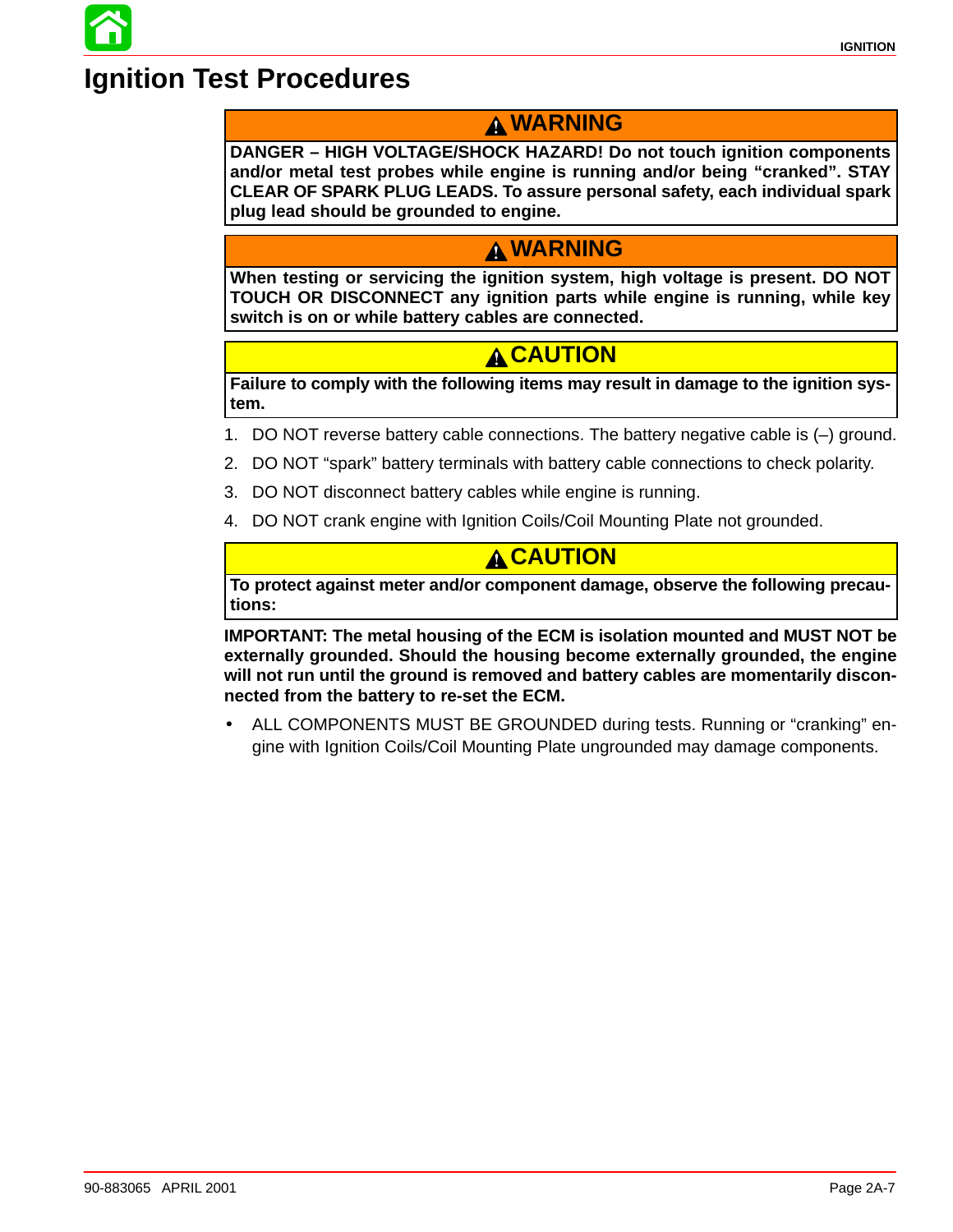

## **Ignition Troubleshooting**

Refer to Section **3B "Electronic Fuel Injection"** - **"Troubleshooting and Diagnostics"** for complete system troubleshooting/diagnostics procedures.

### **Ignition Diagnostic Procedures**

TROUBLESHOOTING TIP: With engine running, use inductive timing light to check spark advance of each cylinder as throttle is opened and closed. If timing advances and retards on each cylinder, ignition system is MOST LIKELY functioning properly.

**IMPORTANT: If outboard appears to have an ignition system failure, it is recommended that before beginning in-depth troubleshooting:**

- a. Ensure that the engine is mechanically sound condition. (Fuel System, Cylinder Compression etc.).
- b. Check all engine ground leads for loose or corroded connections.
- c. Disconnect and reconnect ignition harness connectors to verify proper continuity.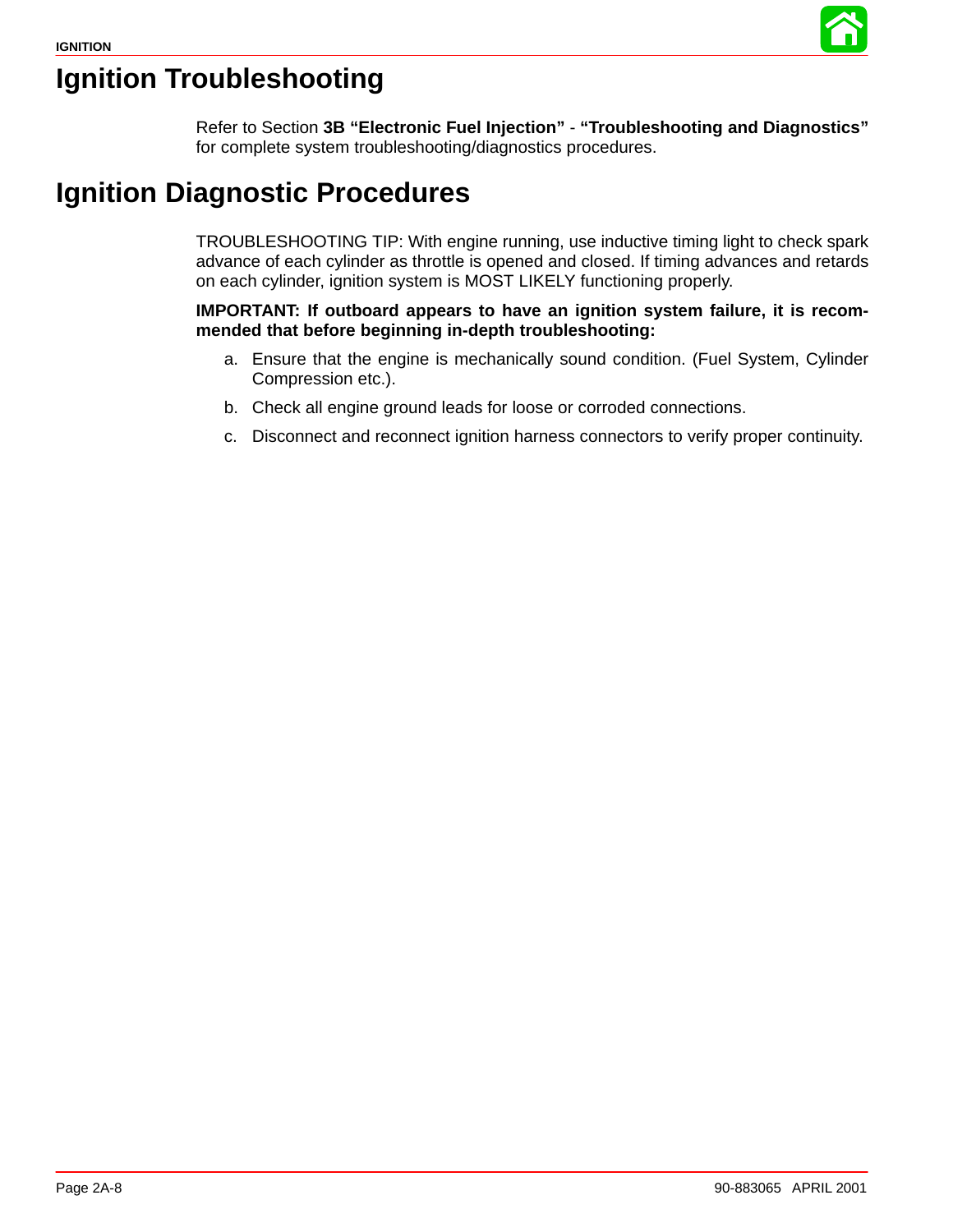# **Testing Ignition Coil**

### **Resistance Tests**

Readings may very slightly due to temperature changes. Readings listed taken at 68° F (20° C).

**NOTE:** If using DMT 2000 turn the selector switch to  $\Omega$ . Allow the meter to auto-range.

#### **ELECTRONIC SPARK TRIGGER (EST) TO EST GROUND**



**a -** Red Meter Test Lead

**b -** Black Meter Test Lead

| <b>METER TEST LEADS</b> |                  | <b>METER SCALE</b><br>(ANALOG) | <b>READING</b><br>$(\Omega)$ |
|-------------------------|------------------|--------------------------------|------------------------------|
| <b>RED</b>              | <b>BLACK</b>     |                                |                              |
| <b>PINB</b>             | PIN <sub>C</sub> | RX1K                           | $8.5 - 12.0K$                |

**NOTE:** Ohm readings may not be in range specified because of sensitivity of your multi-meter. Meter should show almost full continuity or near zero resistance condition.

### **High Tension Lead Removal/Installation**

#### **REMOVAL**

1. Slightly twist high tension lead while removing.

#### **INSTALLATION**

1. Push high tension lead on until it snaps in place.

**NOTE:** High tension leads must be removed before testing. Leads contain 5k ohm resistor.

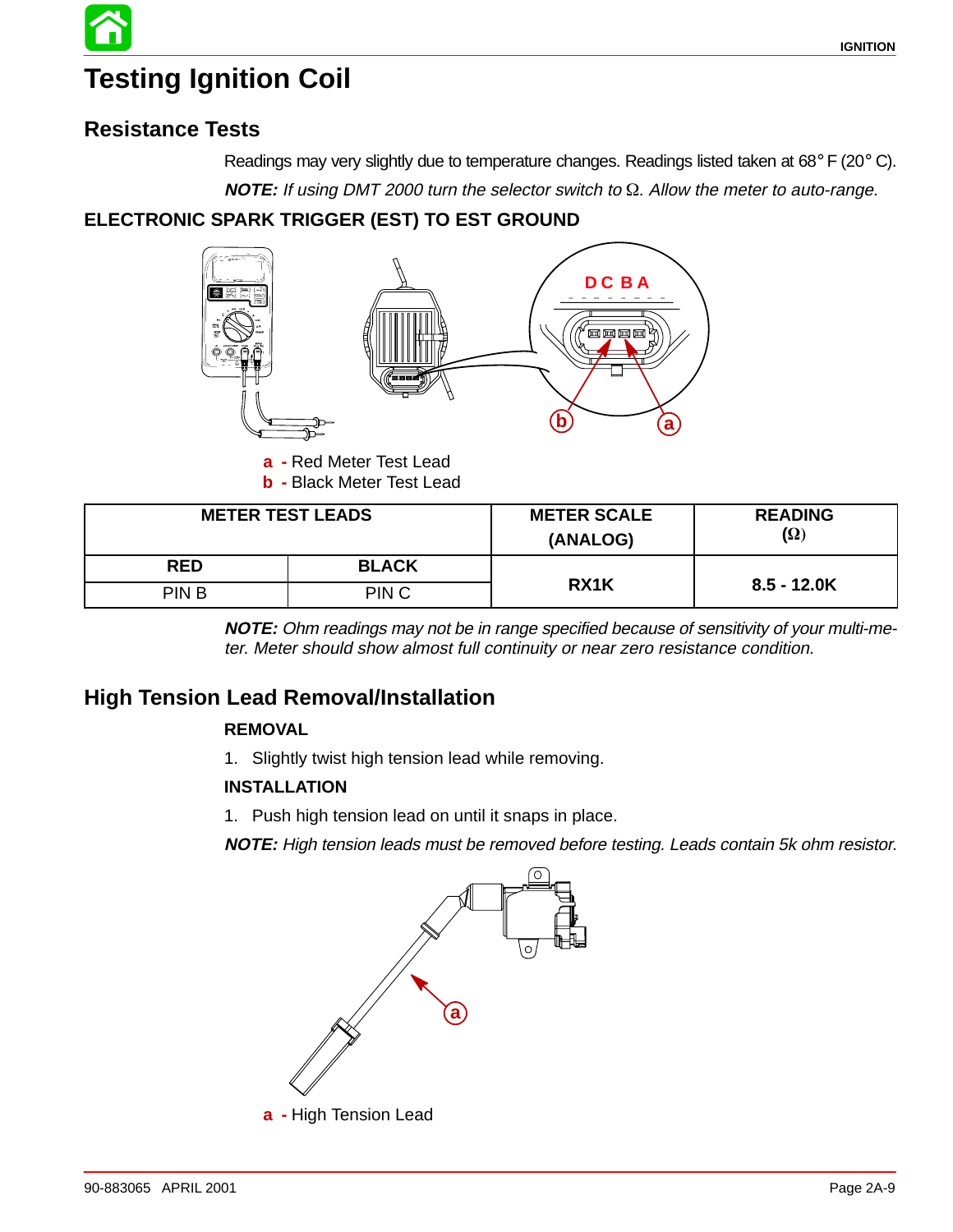

### **High Tension Lead Resistance**



| <b>METER TEST LEADS</b> |                 | <b>METER SCALE</b><br>(ANALOG) | <b>READING</b><br>$(\Omega)$ |  |
|-------------------------|-----------------|--------------------------------|------------------------------|--|
| <b>RED</b>              | <b>BLACK</b>    | <b>RX100</b>                   | $0.600 - 1.100K$             |  |
| <b>COIL END</b>         | <b>PLUG END</b> |                                |                              |  |

**IGNITION COIL (SECONDARY)**



| <b>METER TEST LEADS</b> |              | <b>METER SCALE</b><br>(ANALOG) | <b>READING</b><br>$(\Omega)$ |
|-------------------------|--------------|--------------------------------|------------------------------|
| <b>RED</b>              | <b>BLACK</b> |                                |                              |
| <b>COIL TOWER</b>       | PIN A        | RX1K                           | $3.0 - 7.0$                  |